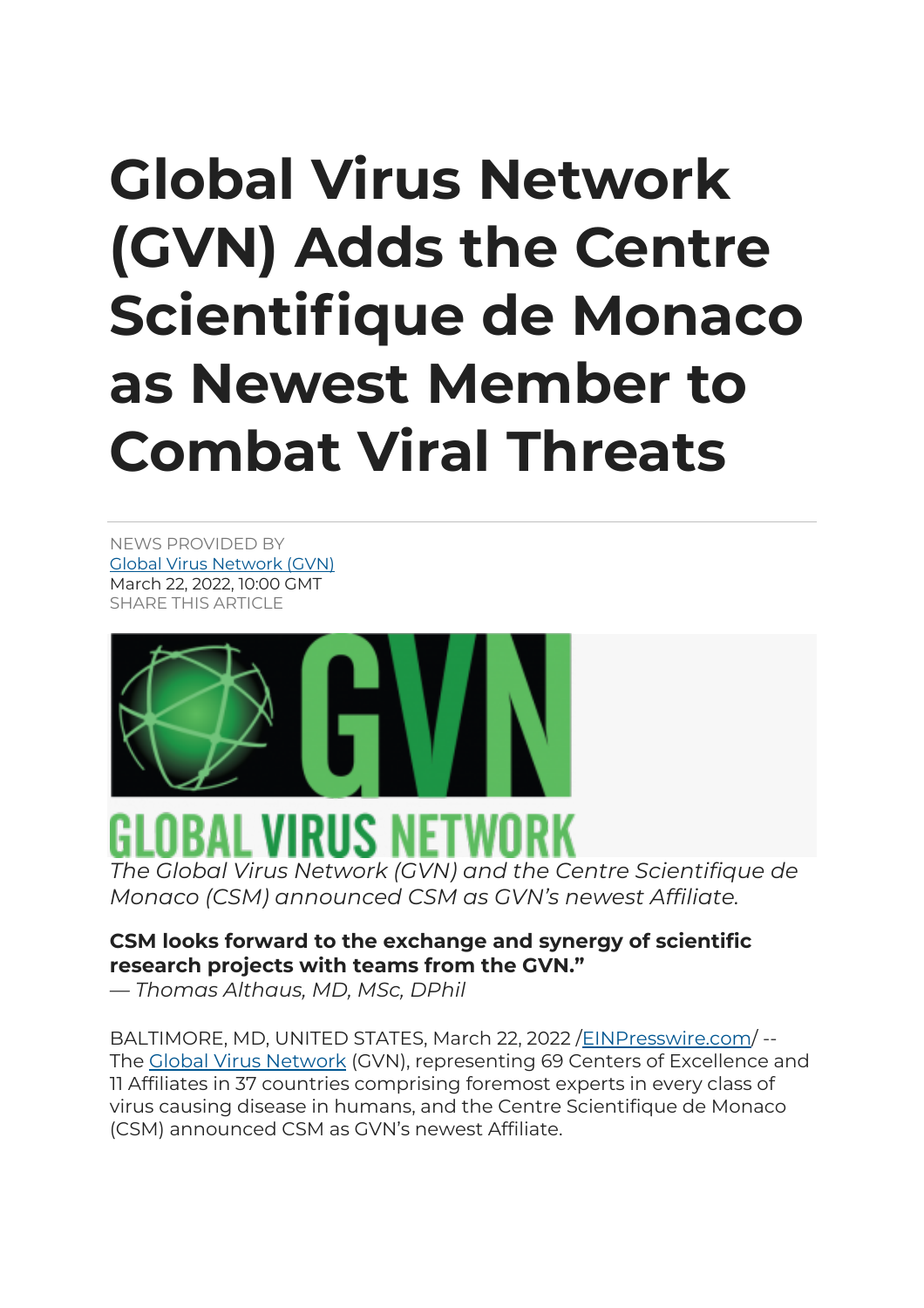"Just last year, we co-hosted a significant international meeting with Monaco to help curb the COVID-19 pandemic, particularly in developing nations, and focus on establishing innovative platforms for the diagnostics of key human pathogens and drive innovative public health strategies to monitor the efficacy of vaccines against COVID19," said Christian Bréchot, MD, PhD, President of the GVN, Associate Vice President for International Partnerships and Innovation at University of South Florida (USF), and Professor, Division of Infectious Disease, Department of Internal Medicine at the USF Health Morsani College of Medicine, the GVN Southeast U.S. Regional Headquarters. "I look forward to working with the Centre Scientifique de Monaco and its partners in the Principality of Monaco to build global collaboration efforts to identify cutting-edge technologies, integrate the impact of environmental changes on biodiversity and nutrition and prepare for future pandemics."

The CSM is historically involved in marine and polar biology research and has included human research over the last decade with several publications in the most prestigious journals such as the Nature series. In 2013, according to the will of Prince Albert II, CSM created The Department of Medical Biology to advance fundamental research programs such as the mechanisms of innate immunity involved in the defense against infections affecting invertebrates and humans, cell metabolism and abnormal proliferation of tumor cells. The Department also develops translation studies designed to transmit laboratory data as quickly as possible for the benefit of patients suffering from cancer or muscular pathologies. The team is dedicated to the management and financing of clinical research programs that contribute to the edifice of precision medicine, through the development of new therapeutic approaches with optimal efficacy.

The latest GVN Affiliate is led by Thomas Althaus, MD, MSc, DPhil, an infectious disease doctor specialized in public health and epidemiology, with an extensive experience of diagnostics in the context of developing nations.

"CSM looks forward to the exchange and synergy of scientific research projects with teams from the GVN," said Dr. Althaus. "While Monaco has its own national agenda, we aim to meet worldwide challenges like the SARS-CoV-2 pandemic. We see terrific potential for collaborations with GVN to improve diagnosis, treatment, prevention and surveillance of public health global threats."

"We are pleased to add CSM to our growing international network as Monaco will be an important contributor to our European region, and overall network," said Robert Gallo, MD, The Homer & Martha Gudelsky Distinguished Professor in Medicine, Co-Founder and Director of the Institute of Human Virology (IHV) at the University of Maryland School of Medicine, a GVN Center of Excellence, and Co-Founder and International Scientific Advisor of the GVN.